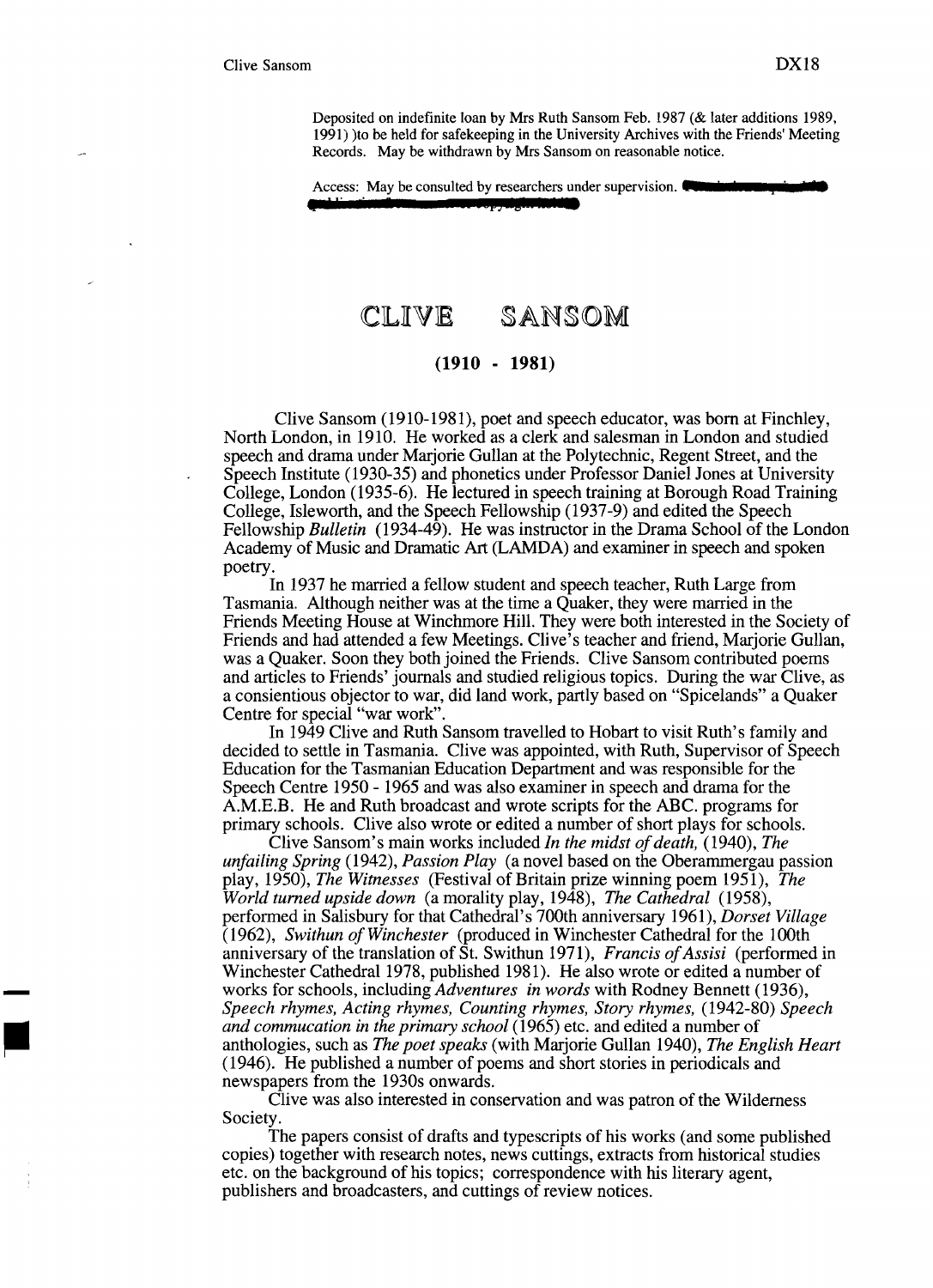## **CLIVE SANSOM**

#### **CORRESPONDENCE**

*DX181* 

- $1$  Correspondence c 1932 c 1958
	- Letters received, with some drafts, copies or extracts of Clive Sansom's replies from:
		- Miscellaneous letters 1928 1934
		- "Babe" (first girl friend) (lfolder) 1934 1936
		- Allan Keeling (antiquarian bookseller and chicken farmer, Kent) 1932 1945 (3 folders)
		-
		- Marjorie Holben (nee Morse)  $\frac{c}{2}$  1935 1943<br>Martin Miles (d.1944) and Helen J. Miles  $\frac{c}{2}$  1937 1958 Martin Miles (d. 1944) and Helen J. Miles
			- From St. Ninians, Broadstairs, Kent; Oxford, Melbourne, and army camps in Wales and England. Lance-Corp. Miles was killed in action in June 1944
		- Marjorie Gullan and Gertrude Kerby (speech training)  $\text{\ensuremath{\mathsf{c}}}$  1943 1958

(1 box)

2 Correspondence, business and personal 1957-62, 1970 -1980

Correspondence with publishers, ABC., budding poets, schools, politicians on conservation etc, Australian Literature Board Council about fellowship  $\&$  tax etc 1974-6, correspondence with Higham Associates (authors' agents) 1962-81, correspondence with publishers etc. mainly about copyright and permissions to publish (1950-83), royalty statements for tax and execution of estate (1976-82) and some personal correspondence. Also some letters from Brisbane Twelth Night Theatre about a school of speech and drama 1957. (10 folders in 1 box)

3 Postage account book June 1971 - June 1976

Business correspondence postage accounts, noting postage and addressees, including publishers, ABC., schools and speech teachers, booksellers, politicians. (narrow folio account book

#### DIARIES

4 Diaries 1930 - 1943

Diaries or journals: neatly written accounts of daily life, travels, etc (in quarto volumes); "War Diary" 1939 (loose papers). Also rough diaries in pocket notebooks (some "not written up"). Also a few pages from a diary of  $\frac{c}{2}$  1926 or 7 and extracts from notebooks  $\mathbf{c}$  1930-1936.

(1 box: 10 quarto vols, 5 pocket notebooks, 3 bundles of loose papers)

5 Journal of move to Tasmania Nov 1949 - April 1950

Account of last days in England and departure on "Orion" from Tilbury (12 Nov. 1949), Ceylon, Freemantle, Adelaide (10 Dec.), Hobart (by plane from Melbourne 12 Dec.), Hobart and Southern Tasmania and people met, Baptist Taberncle, note of "Things different in Tasmania", poem "country scene in Tasmania" (note by Ruth Sansom enclosed: "I think the only poem on Tasmania", first broadcast to schools, recital, finished "Passion Play", poems: "Drought", "Oyster shells", "Deaf'.

(quarto volume, half unused).

6 Appointment Diaries 1947, 1950 - 1965 Pocket appointment diaries. (18 pocket diaries)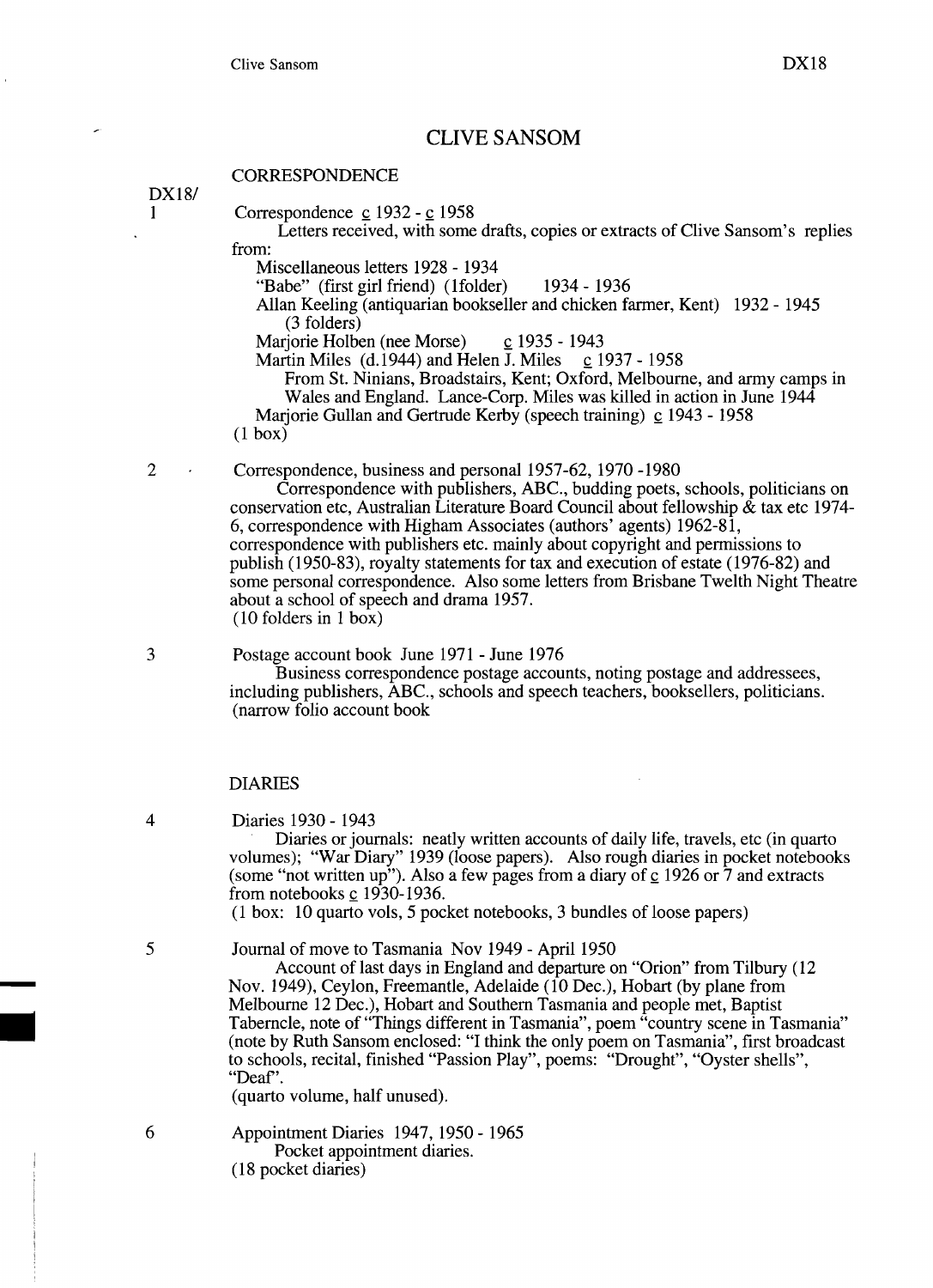*DX181*  7 Early writing  $\text{c}$  1927 - 1936

Poetry and letters sent to newspapers, competition entries etc. Including early poem "To Mother" (written at age 10) and school essay (at 13), and poems written for Kathleen Stone. (folder)

8 Early Poems c 1936 - 1950

Cutings from *The Observer, The Wayfarer* (Quaker magazine), *West Country Magazine, Poetry Review* etc., photocopy of manuscript "Poems - tokens of my love ..." (bound into little booklet), *Poetry Quarterly* Spring 1943 (including C.S. poem "I am a leaf'. (folder)

In the Midst of Death 1940

9

14

*In the Midst ofDeath: poems by Clive Sansom* (privately printed 1940), dedicated "To Ruth": printed copy, typescript, correspondence, printer's bill (O.U.P.), reviews. (folder)

10 The Unfailing Spring 1943

*The Unfailing Spring,* Clive Samson, introduction by Walter de la Mare, "Resurgam" Younger Poets, London, (Favil 1943): book, some typed poems, correspondence with publishers, contract, reviews (1942-45). (folder)

11 The English Heart, an anthology 1944 - 1945

Page proofs, correspondence with Resurgam Books. Introduction by C.S. but none of his poems included. (folder)

12 Unpublished Poems  $\mathbf{c}$  1933 - 1977

Poems not published in book form (adult) collected by Ruth Sansom for possible selection for publication, including early poems, "Tasmanian Scene" (or "Hawks"), etc. Also proof of "Going, Going" (published in *Young Winter's Tales 4)*  and letter.

(typed flimsy papers in spring back binder)

13 Humorous verse (adult) not published  $\frac{c}{2}$  1930s - 1960s

Including: "I bite my thumb: parodies and verses by Clive Samson" with foreword "most of the items have either been accepted or rejected by *Punch"* (ND ?1930s or 40s). ms and ts papers in binder, with note at front by Ruth Sansom: "not published. These will need careful selecting and possibly revising. Those in 'I bite my thumb' were written long ago ..." Also (b) "The Wet Land" (1932 a parody on T.S. Eliot's "The Waste Land", suggested by a wet Sunday in Wales) and letter to Kathleen Stone about it; (c) draft introduction to "I bite my thumb"; (d) rhymes and limericks.

(spring back binder, folder)

Short stories and articles  $1930s - c$  1950s

Most appear to have been written at Palmers Green, London, some at Reigate, Surrey and the last three in Tasmania (but some have no indication of date), most apparently unpublished (but see cutting book DX18/79 (1) for cuttings of a few):-

The monster of the Loch ( $\circ$  1933 - "sent to *Daily Mail"* - returned, alterations made since but ... story with the same name has appeared in another paper C.S. Jan. 1934"); The end of a journey; The walled garden, a fantasy; Hoddesdon's Marvel (1936); The figure head; Honour is satisfied; Thirteenth time lucky; The Church; "Good night, Gentlemen"; Jubilee, an impression; Lost and found! A Roman road at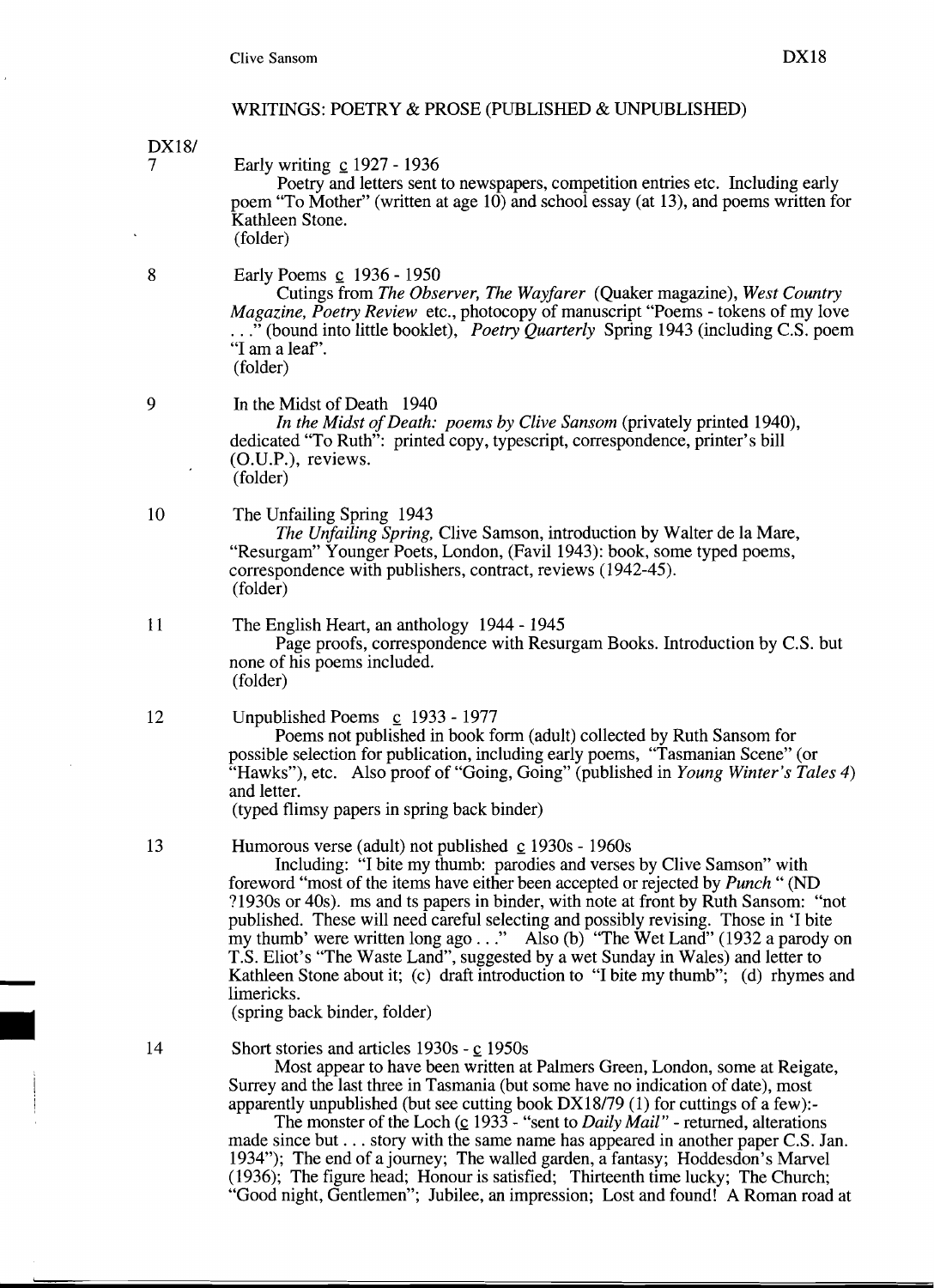Winchmore Hill; The stream, a sketch; a monograph on teashops; These modem poets; "Tibby; A woman's will; The little Christian; The apple tree; The lost wood [Enfield Chase]; Two shots; Freedom; Silk stockings; The butterfly; Marionettes; One man's system; sonnet XX [Shakespeare]; Detection; "... and blossom as the rose" (1940); The testament of Yalta Smith, a political short story (?1944); Voices; The water cure (or "marquees and other matters"); Keats accent; A very fishy story; Confessions of a Fairy Queen; The day the elephant passed; The Fast; Miss Emily's Teeth; Widow Finnigan's music. (bundle)

**DX18/**<br>15

#### 15 Short stories: "A Glimmering of Ghosts" ND [1940s-50s]

Encounter at Cheal; Baronial Duologue (or Hawkesworth Hall); Grandad's Ghost; the Double Image; The man who pulled down walls; Many do imagine; The Meeting. (Some appeared in *John* o*'London 's Weekly* 1943-4 - see cutting book DxI8179(1) and some appeared in German papers - *See* DX18175) (Typed collection in spring binder)

#### 16 The World Turned Upside Down Play 1948

*The World turned upside down,* London, 1948. A morality play based on the Christmas story: draft & revised typescript, published copy (F. Muller 1948) annotated, radio script 1975, correspondence with agent (Higham), publishers 1947-8, ABC., BBC 1948-1976; reviews, registration certificate (1947) (2 folders)

#### 17 Passion Play 1950

A novel: correspondence with Methuen and R.K.S., research notes including Oberammergau programme and postcards, newscuttings etc relating to Oberammergau, manuscript in notebooks, typescript. (3 folders)

#### 18 The Witnesses 1951, 1956, 1962, 1972

Manuscript, typescript, *Poems* 1951, *The prize-winning entries for the Festival ofBritain competition* (Penguin Poets 1951- includes "The Witnesses"), *The Witnesses and Other Poems by Clive Sansom* (Methuen, LondonI956): proof copy & published copy (4th reprint 1965). 12 folders of notes, correspondence, cuttings of reviews etc of performances, essays by school children on seeing a performance, letter about possible recording by Argo Record Co.(1962), letter about American market (1972).

(1 box)

# 19 The Cathedral 1958, 1961

Poems, written for the 700th anniversary of Salisbury Cathedral 1961: manuscript, typescript, published copy, notes on history, broadcast script, correspondence, newspaper cuttings, programmes. Also printed copy of poem "Innsbruck Bells".

(1 box inc. 3 folders, 7 ms. vols.)

## The World of Poetry, edited by Clive Sansom 1959

Manuscript in notebook written 1940s, correspondence 1956 - 1964 (1 folder)

#### 21 Dorset Village 1962

20

*Dorset Village.* Sequence of poems: manuscript, typescript, proof copy, correspondence and notes, "Dorset word book" (alphabetic book of Dorset Dialect words) and notes. (bundle)

22 This Quiet Dust: epitaphs real and imaginary  $\mathcal{L}$  1969 Typescripts and notes, letter. (folder)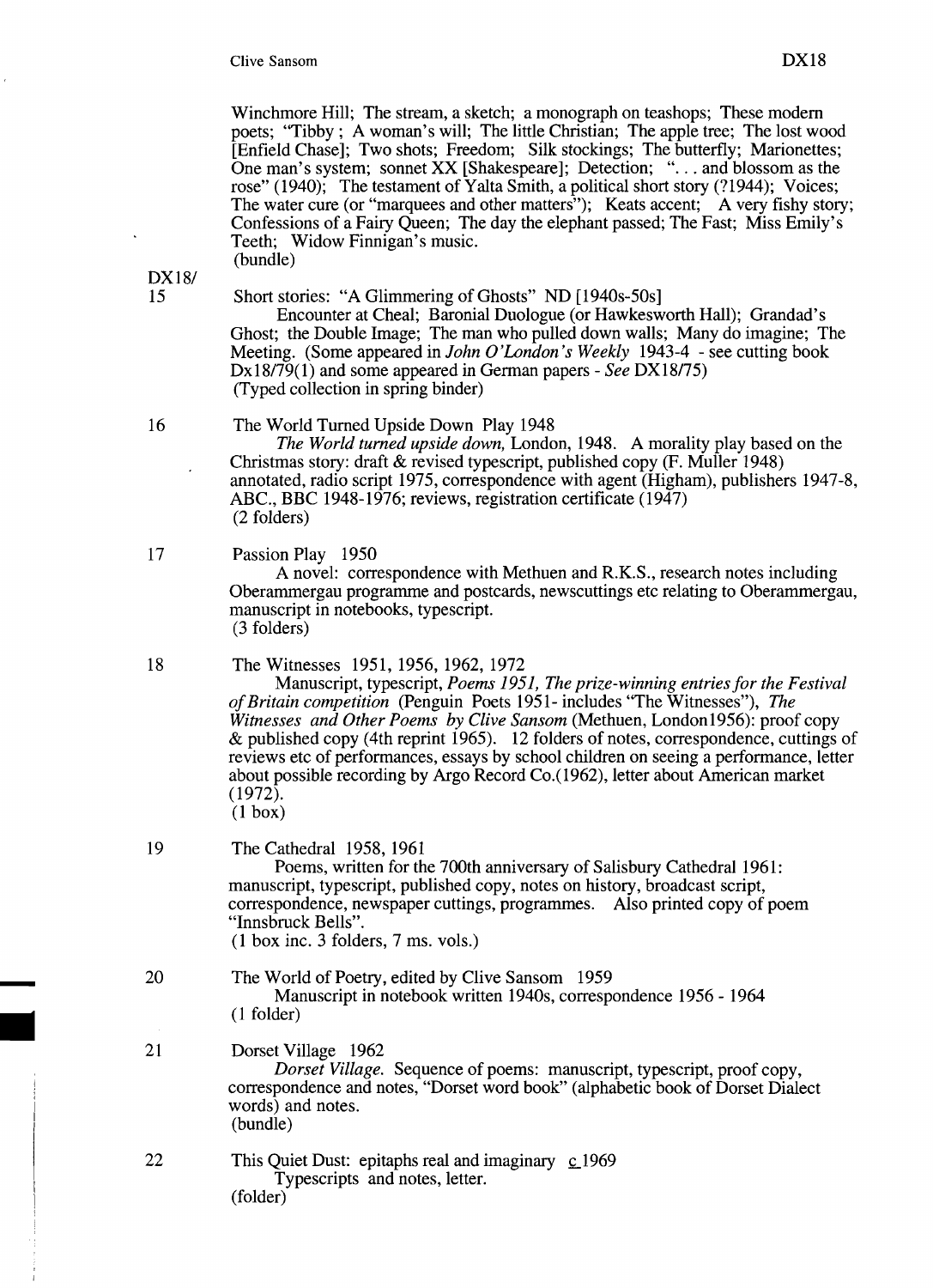# *DX181*

Swithun of Winchester 1971-1973

Typescripts, broadcast script, printed copy, correspondence, research notes including printed material on Winchester Cathedral and on St. Swithun. (Performed in Winchester Cathedral 1971) (3 folders)

·24 An English Year 1973-1975 Typescript, correspondence (published by Chatto 1975). (1 folder)

25 Francis of Assisi 1964 - 1981

*Francis of Assisi: the Sun of Umbria,* his life told in verse and prose, Hobart (Cat & Fiddle Press 1981). Also rough drafts of poems "St. Francis. Sun of Umbria" (3 vols), typescript, published copy, research notes including guides and postcards of Assisi (1970s), application for Commonwealth Literary Fund grant, correspondence with agent, publishers and ABC, etc1968 - 1980, poems published, script for performance and programs Winchester (1978) and St. Davids Cathedral Hobart.

( 1 box: 3 notebooks, typescript in spring binder, book, 3 folders)

#### 26 Poems, mostly unpublished c 1970s

Including dog ballads (see also "These happy breeds"), children's poems, correspondence with *The Listener, Country Life, Poetry Review* etc., Akhenaton Poems (ms c 1970-71 - drafts for a ? sequence, see also "Akhnaton's Hymn" in *In the Midst of Death* (9) and in *The Poet Speaks*). Some earlier poems included. (3 folders, 1 notebook)

- 27 The Abominable Trade: A poet's notes on his profession ND Typescript, notes, application for grant, agent's correspondence. (biner & folder)
- 28 These Happy Breeds 1975

"Dog doggerel" by Clive Sansom, drawings by Max Angus: typescript of text, photocopied book including drawings. Not published as book but some poems published separately. (booklet)

30 Definitions Deft and Daft collected by C.S. Draft (in alphabetic book), typescript

#### DRAFTS

31 Draft novels ND [1930s or 40s]

(1) "Fenley Green" a novel based on Enfield Chase (Middlesex, UK) including notes on history of Enfield, sketches, drafts, with note at front by Ruth Sanson "These notes have value in showing how Clive worked first on place backgrounds before setting his characters and writing the chapters".

 $(2)$  "To Voltaire": rough draft of a novel set in Dorsetshire involving a scientist, Dr. Barnes, and a small boy. (bundle)

#### CHILDREN'S POETRY

32 Golden Unicorn 1966

Poetry for children (published by Methuen 1966): draft; correspondence with Higham Authors' agents, and others 1963 - 1975. (1 folder)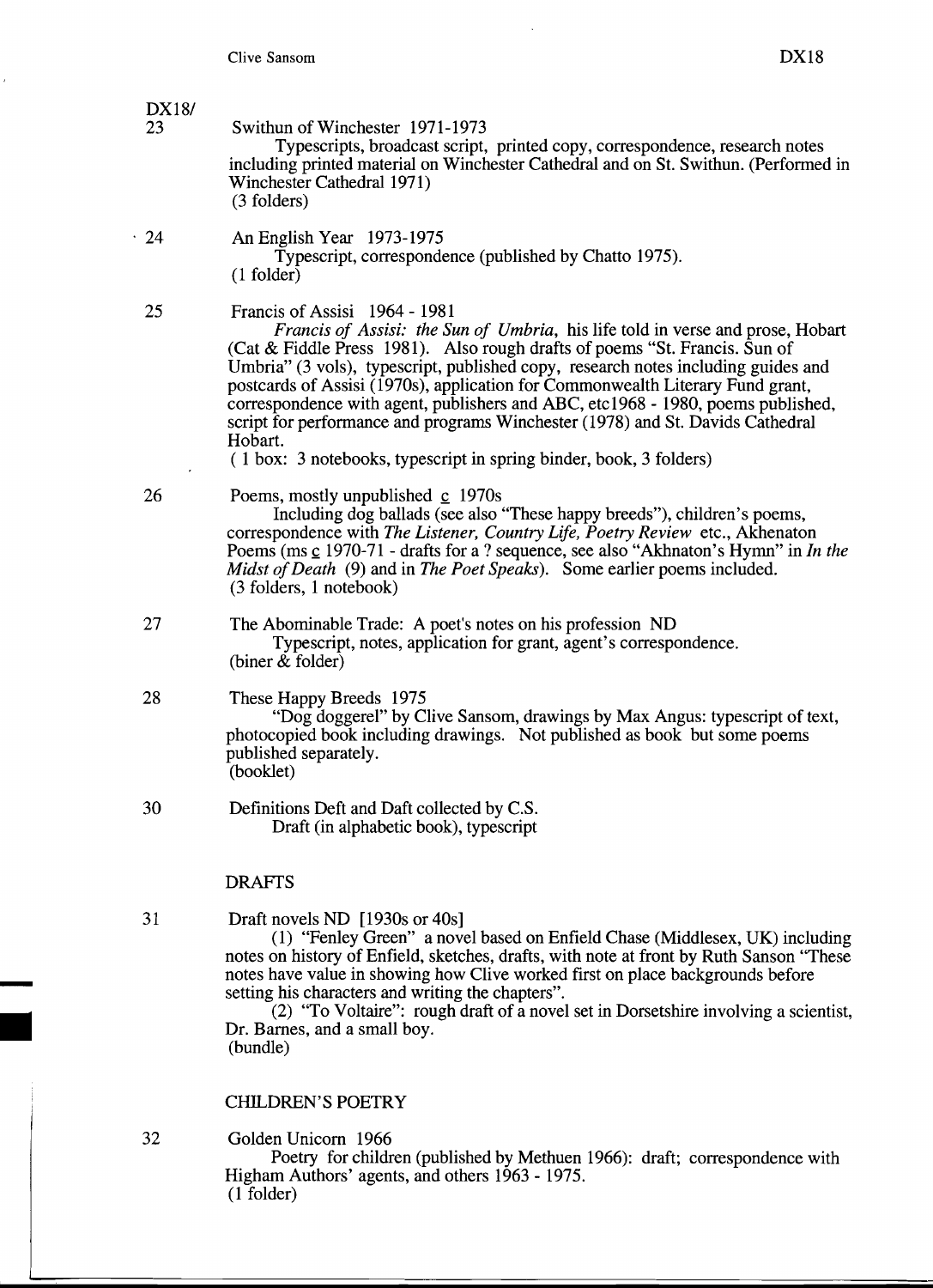DX18/<br>33

Return to Magic" c 1969 Poems of fairy tales:- correspondence and reviews 1966-1969.

(1 folder)

34 Verse for Children 1971 - 197

Correspondence with agent and publishers, drafts etc, including: "Green Dragon", "Hannibals Animals", "Strange goings on" and Collected Verse. (2 folders)

#### SPEECH EDUCATION

35 Speech education and verse speaking (London)  $\mathbf{c}$  1930 - 1949

Correspondence, programs, reviews, newscuttings, competition certificates, relating to Clive and Ruth Sansom's work in speech training, the Speech Fellowship Institute directed by Majorie Gullan, Marjorie Gullan's Verse Speaking Choir, verse speaking competitions, LAMDA, Adult Education, etc, including correspondence with Marjorie Gullan, Kathleen Stone, Ann Croasdale, LCC Education Dept. and London University, etc. (see also general correspondence) and article by C.S. in *Adult Education* Vol.X No.1 September 1937 and obituary of M. Gullan (pioneer of speech) training and Quaker) by C.S. in *Speech* & *Drama* vol 9 No.2 Jan. 1960. *See also*  Bible Reading course at Speech Institute 1938 (DXI8/69). (6 folders)

36 Speech Education Centre, Hobart, 1950 - 1978

Under the Tasmanian Department of Education, directed by Clive and Ruth Sansom 1950 - 1968: description of Centre and duties of Supervisor, reports, correspondence, practice material (not by CS.), articles by CS., "The speech machine: some notes for candidates in the Schools Board 'Art of speech' course, prepared by Clive Sansom" 1962, "Listening" - general sheet - infant/primary, "SpokenEnglish" from *Opinion* j. of S.Aust. Eng. Tchrs. Assocn. ND, etc., including later correspondence about speech training (1970-78) and letter to Ruth Sansom about copies of C.S. Collected Poems; "Marjorie Gullan - some reminiscences" (ts, ND). Also file relating to the migration of Maurice and Gillian (nee Lousley) Hilliard, speech educators 1955 - 1964 (moved to Wollongong 1964). (4 folders)

- 37 Lectures Modem poetry etc. 1939 1946 Modem poetry (5 lectures - University College, 1939), Modem poetry (Tottenham YWCA 71939); Choral Speaking (1943); T.S. Eliot's "The Waste Land" (Progressive League 1947). (folder)
- 38 The poetry of T.S Eliot lecture to the Speech Fellowship 1946 Typescript, reviews, published pamphlet (1947 O.U.P) (folder)
- 39 Poetry Aloud reading for junior & senior schools 1937 1940 Drafts of reading selections for the Junior School and for the Senior School and correspondence with University of London Press and with Rodney Bennett.<br>
(folder)<br>
Plays and sketches by Clive Sansom 1930s - 1940s 39 Poetry.<br>
D<br>
correspo<br>
(folder)<br>
40 Plays at
	- 40 Plays and sketches by Clive Sansom 1930s 1940s Short plays or sketches for speech classes, etc. (unpublished?): "Interruption, a

play in one act"; The King's servants"; "Shuffled Words, a sketch"; "Friday night at the junction"; "Celestial Meeting, a stage play for three women only"; "The new Alcestis"; "The return journey, an epilogue to Flecker's epilogue - Samarkand"; "Uplift, a sketch"; "Verona to suburbia, a sketch by Clive Sansom (in collaboration with William Shakespeare)"; Unitled (brief sketch on Good Speech); "Rinaldo and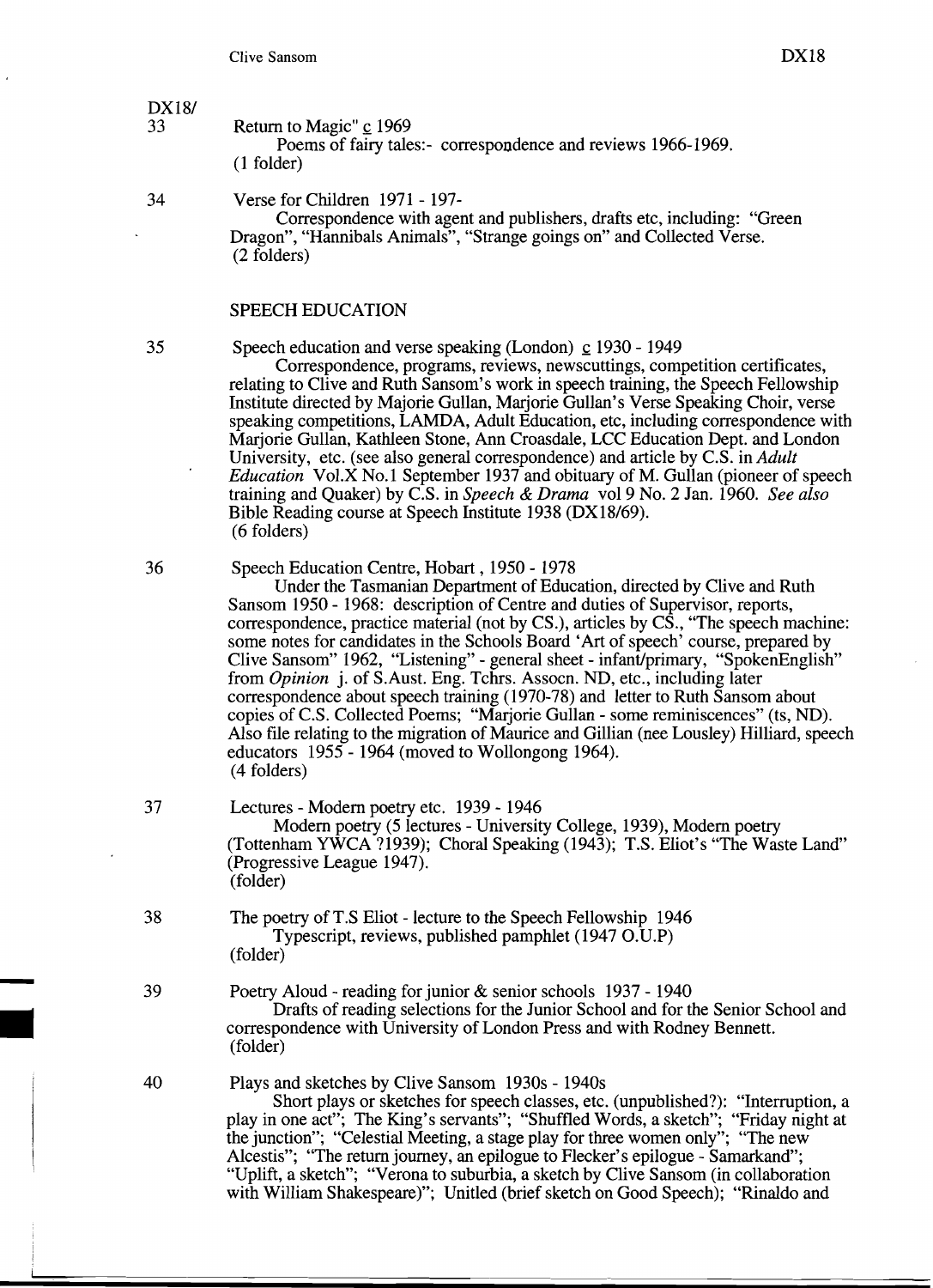St. Julian"; "The Journey, an experiment in one act"; "The Journey, a play for broadcasting"; "How it is done, a sketch for broadcasting"; "Dream Meeting, a play for broadcasting". See also Microphone Plays (DX18/60) (typescripts in folder)

DX18/<br>41

Speech of our time 1944 - 1948

*Speech of Our Time* compiled and edited by Clive Sansom, London (Hinrichsen 1948): correspondence and reviews. (folder)

42 Rhymes for Primary Schools 1947 - 1976

*Acting Rhymes* edited by Clive Sansom, London (A & C.Black 1947): drafts, correspondence with publisher, book, reviews, revision; *Rhythm Rhymes* by Ruth Sansom, London (A. & C. Black, 1965): correspondence with publisher and with Argo about possible publication of recording (and of Activity Rhymes); *Speech Rhymes* edited by Clive Sansom (new edition 1974): correspondence 1972 - 1974 *Counting Rhymes* edited by Clive Sansom: draft, rejects, correspondence 1973-4; "Conversation Rhymes": rhymes collected for a possible collection (71970s). (7 folders)

43 Speech in the Primary School 1962 - 1978

*Speech in the Primary School* 1965 (A. & C. Black), third edition 1974 as *Speech and Communication in the Primary School:* correspondence with A. & C. Black, notes, newspaper cuttings, music, notes on school speech training. (folders)

44 Chorus Plays 1950s - 1960s

*Chorus Plays* edited by Clive Sansom, Youth Theatre No.4, London A & C. Black (ND) containing short plays mostly arranged by C.S. but not written by him: book, letter from Navy Records Society giving permission to reprint "Cawsand Bay", copy of "The Dumb Wife, a mime arranged by Clive Sansom from *School Magazine*  March 1963. Also further collection of typed drafts of plays: "The Nightingale"; "The golden journey to Samarkand", lE. Flecker; "The House of the Magi"; "The Enchanted Shirt" by John Hay *(The School Magazine* 1 Apr. 1958,3 p.82-4); "Three Little Billy-Goats", Clive Sansom *(School Magazine* June 1963); "How d'ye do" a mime, Clive Sansom; "Faithless Sally Brown", dramatiszation by Clive Sansom from a poem by Thomas Hood; "Captain Reece", W.S. Gilbert *Bah Ballads,* adapted by Clive Sansom (2 versions, ts); "Hiawatha" (3 typescripts and *Song of Hiawatha*, Longfellow, dramatised version by Florence Holbrook); "Robin Hood and Alan-a-Dale", dramatised by Clive Sansom, and poem; "Absolutely Nothing", Eleanor Farjean; "The Pied Piper", Robert Browning (abridged by Clive Sansom); "The Princess and the Gipsies", Frances Cornford; "Little Billee", W.M. Thackeray, dramatised by Clive Sansom; "The golden Image", Clarissa Graves; "The Rose and the Cross"; "Guy Fawkes", a verse melodrama by Clive Sansom, also rough ms. draft; "The Acts of Saltpeter, being ye true historie of ye gunpowder plot" (a "parody of Gordon Bottomley's 'Acts of St. Peter'"; "The ballad of the invisible gardener", based on the story of the twelve dancing princesses.<br>(folder)

#### 45 Briar Rose [196-]

*Briar Rose and other plays with choruses* edited by Clive Sansom, The Children's Theatre No. 10, London (A. & C Black ND), including "Briar Rose" and "The May Queen" by Clive Sansom, "The play of the Pleiades" by Mona Swann, "The Gentle Squire" by Eleanor Farjeon, and acting notes: - book, typescript of "Briar Rose", ms music. (folder)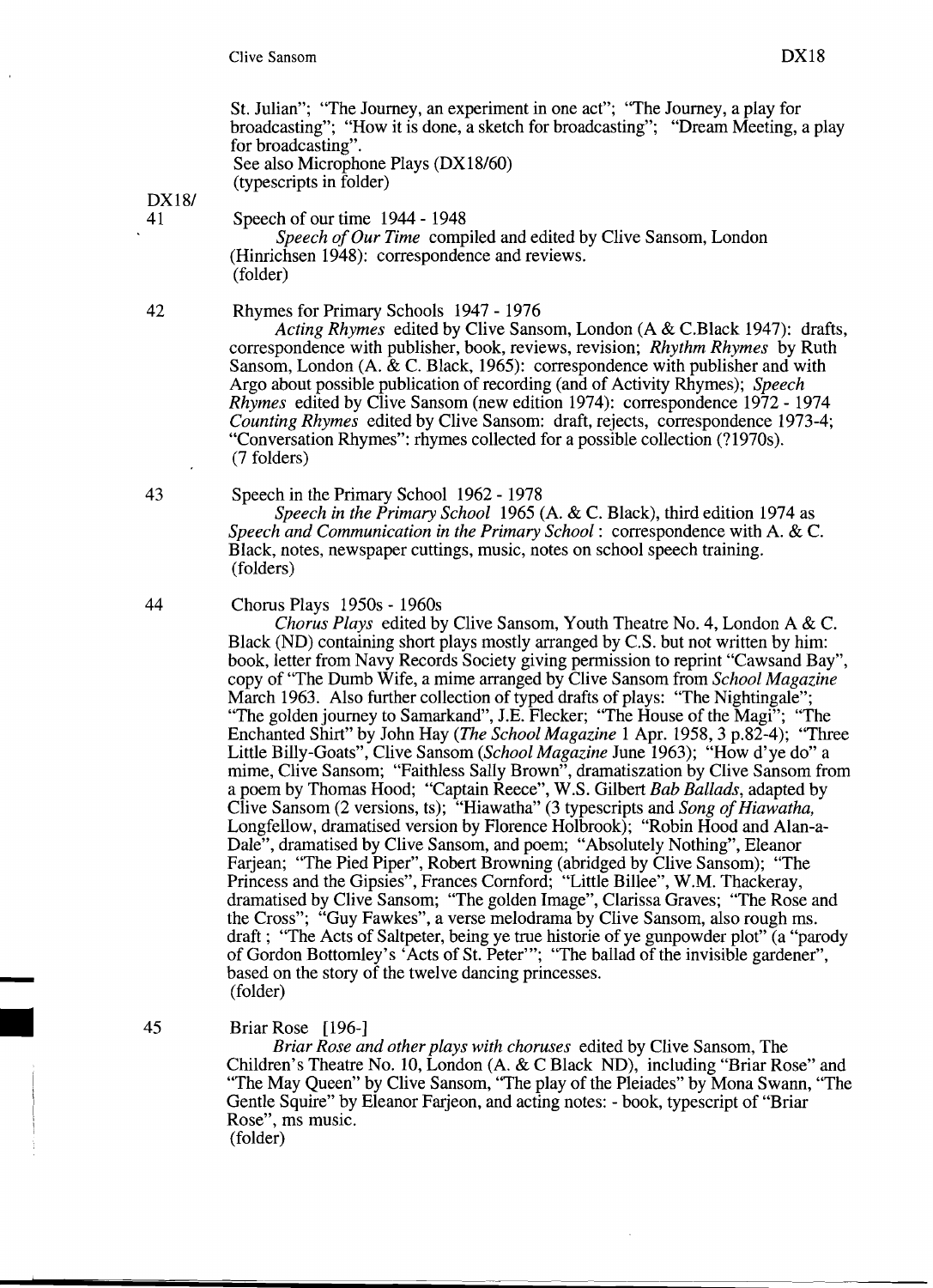#### *DX181*  46 Stories for Acting, Ruth Sansom 1968 - 1975 Correspondence with agent and publishers (publisher not found) (folder)

- 47 Plays for Junior Secondary Level 1969 Letter from Macmillan Australia suggesting the possibility of a new collection of one act plays for the junior secondary level, and draft of play by C.S. "William Caxton<sup>3</sup>.
- 48 Lectures & articles 1970s

"The quality of language" off-print from *Spoken English* (Journal of the English Speaking Board) London, vol 7 No.2 May 1974, and shortened version for New Zealand *Education* magazine; "Australian speech" (ts. ND); "We the Murderers: a study in poeticide" (ts - lecture to teachers, ND); "Why read faster?" (1970); "Professor Higgins - imposter". Also (b) foreword by Clive Samson for Bruce Proverbs' book "Business Communication and correspondence". (folder)

- 49 On the speaking of Shakespeare 1977 1978 Originally published for the London Academy of Music and Dramatic Art in the late 1940s: letter from LAMDA asking if it could be republished (Oct. 1977): duplicated typescript, draft, notes, correspondence with Bodley Head. (1 folder)
- 50 The Voice that tempted Eve and other Auditory Observations ND A collection of sayings on speech collected by Clive Sansom ms. and ts draft (not published) (ts duplicated and bound, ms. in folder)

#### WORDS FOR MUSIC

51 Song Games - music by Richard Graves 1948 - 1962 Correspondence with Richard Graves and David Higham (author's agent) about poems and music. (folder)

#### 52 Songs <u>c</u> 1949 - 1975

Poems written by Clive Sansom for musical setting: correspondence, drafts, printed publications etc relating to:- "The carpenter's son" a carol, music by Richard Graves; "Stiasny: two songs, The Forest Wind, Inscription for an old tomb, poems by Clive Sansom, music by Walter Stiasny (Hinrichsen edition 1953); "The Wood", music by Walter Stiasny for a dramatic low voice (1952); "The Word made Child", music by Cecil Matheson (1956-8); "The Shepherd's Carol", music by Richard Graves (195-); "Sleep Tiny Child", lullaby from the "World Turned Upside Down", music by Richard Graves (195-); "Butterflies", music by Richard Graves (ND); "The Farmyard, ten songs, words by Clive Sansom, music by Richard Graves" - (Piccaninny's Lullaby, The Caterpillar, The Mice & the Cat, Fishing, The Policeman, The Rabbit and the Fox, Miss Mouse, Oak Trees, The Farmyard (1962); "The Candle Carol" (from *The Cathedral* request from Colin Brumby for permission to set it to music; "Blessed be that maid Mary" (Anglicised by CS for Wilfred King; "Song" [Bramber] (set to music by Richard Graves - music not published); "The Carol of Three" (1956, 1965); "The Witch and the Wizard", an operetta for young children, music by John Gordon, words by Clive Sansom (from *Acting Rhymes);* "The Irish Fiddler" (from *The Golden Unicorn*); "The shepherd's Carol", music by Mrs M.T. Smith (1971); "Mary of Nazareth" (from *The Witnesses* music by Ralph Middenway for Perth Festival etc 1972). Also copy of poem [for simple musical accompaniment] "The Murder on the Lonely Farm". (1 folder)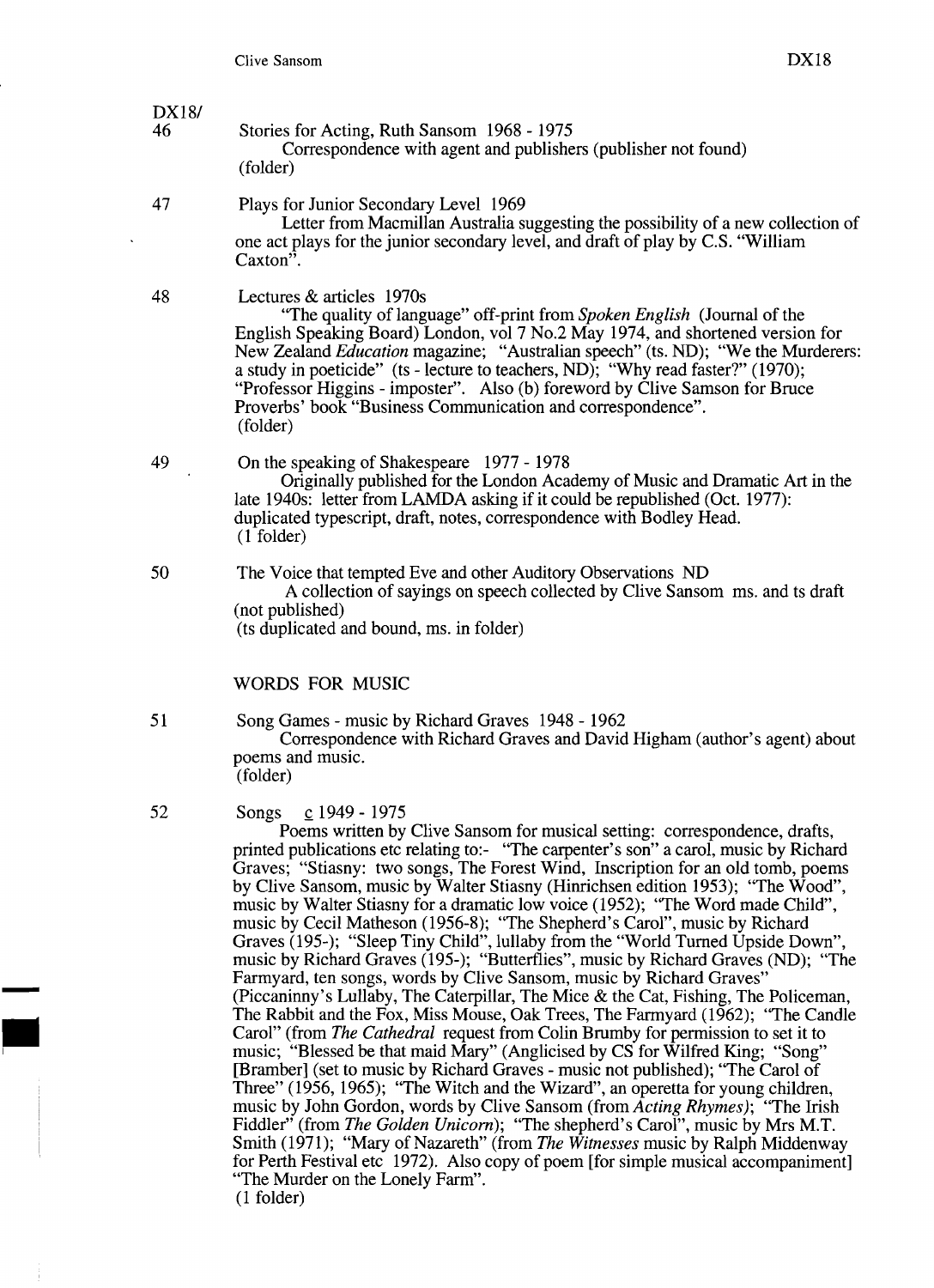*DX181* 

| DA <sub>18</sub><br>53 | The Impressario, c 1957<br>Clive Samson's version of Mozart's operetta, including typescripts, published<br>copies of original and other versions, and correspondence.<br>(folder)                                                              |
|------------------------|-------------------------------------------------------------------------------------------------------------------------------------------------------------------------------------------------------------------------------------------------|
| 54                     | Hans Anderson 1967<br>Sketch play based on the film "Hans Christian Andersen" (Danny Kaye) for St.<br>Virgil's College, with musical numbers from the film, produced by Melba Kelly: draft<br>script and notes.<br>(folder)                     |
| 55                     | Rapunzel 1971 - 1973<br>Opera for Children's Theatre", music by Don Kay: drafts.<br>(folder)                                                                                                                                                    |
| 56<br>$\bullet$        | Carnival of Animals 1966 - 1977<br>Words by Clive Sansom to Saint-Saens' Suite: script, correspondence -<br>broadcast and concert performances.<br>(folder)                                                                                     |
| 57                     | There is an Island 1977<br>A cantata commissioned by the Rosny Children's Choir, music by Don Kay,<br>words by Clive Sansom: correspondence on fees & routine matters, drafts,<br>typescripts, news cuttings etc., rough notes.<br>$(1$ folder) |

#### BROADCASTING

See also plays & sketches.

58 Immortal Evening - BBC, ABC 194- - 1952, 1970 Typescript (for BBC 194-), letter from ABC about broadcast (1952, letter from ABC and script (1970) (folder)

- 59 BBC Interlude: "The Son of Man sets out from Heaven" ND Typescript.
- 60 Microphone Plays 1962 1971

Plays adapted for radio by Clive Sansom and first broadcast by the Australian Broadcasting Commission for schools only, including correspondence with agent and publishers, contracts, reviews, typescripts: 2 "Thunder Country" from the novel by Armstrong Sperry, adapted for radio by Clive Sansom; 4 "Lost Lagoon" from story by Armstron Sperry; 5 "Kidnapped" from novel by R.L. Stevenson; 6 "Columbus Sails" from book by C. Walter Hodges; 7 "Lost Horizon" from novel by James Hilton; 9 "Seal Morning" from story by Rowena Farre; 11 "Oliver Twist" from the novel by Charles Dickens; 13 "Nighmare Abbey" from the fantastic novel by T.L. Peacock; 15 "The Goden Apples of the Hesperides" from the Greek legend; 16 "The wooden horse of Troy" from the Greek legend; 17 "The boy who was Afraid" from Hilton; 9 "Seal Morning" from story by Rowena Farre; 11 "Oliver Twist" from the novel by Charles Dickens; 13 "Nighmare Abbey" from the fantastic novel by T.L. Peacock; 15 "The Goden Apples of the Hesperides" from the Greek *Canterbury Tales* by Geoffrey Chaucer; 19 "The crowning of dreaming John" dramatisation of poem by John Drinkwater; 20 "At the Tabard Inn" based on Chaucer's *Canterbury Tales;* 21 "Town Planning" a documentary by Clive Sansom; 22 "Trees and Forestry" a documentary by Clive Sansom; 23 "A book is written" a documentary by Clive Sansom, prepared for "Book Week" in Tasmania; 24 "Conservation Day" a documentary by Clive Sansom. (folder)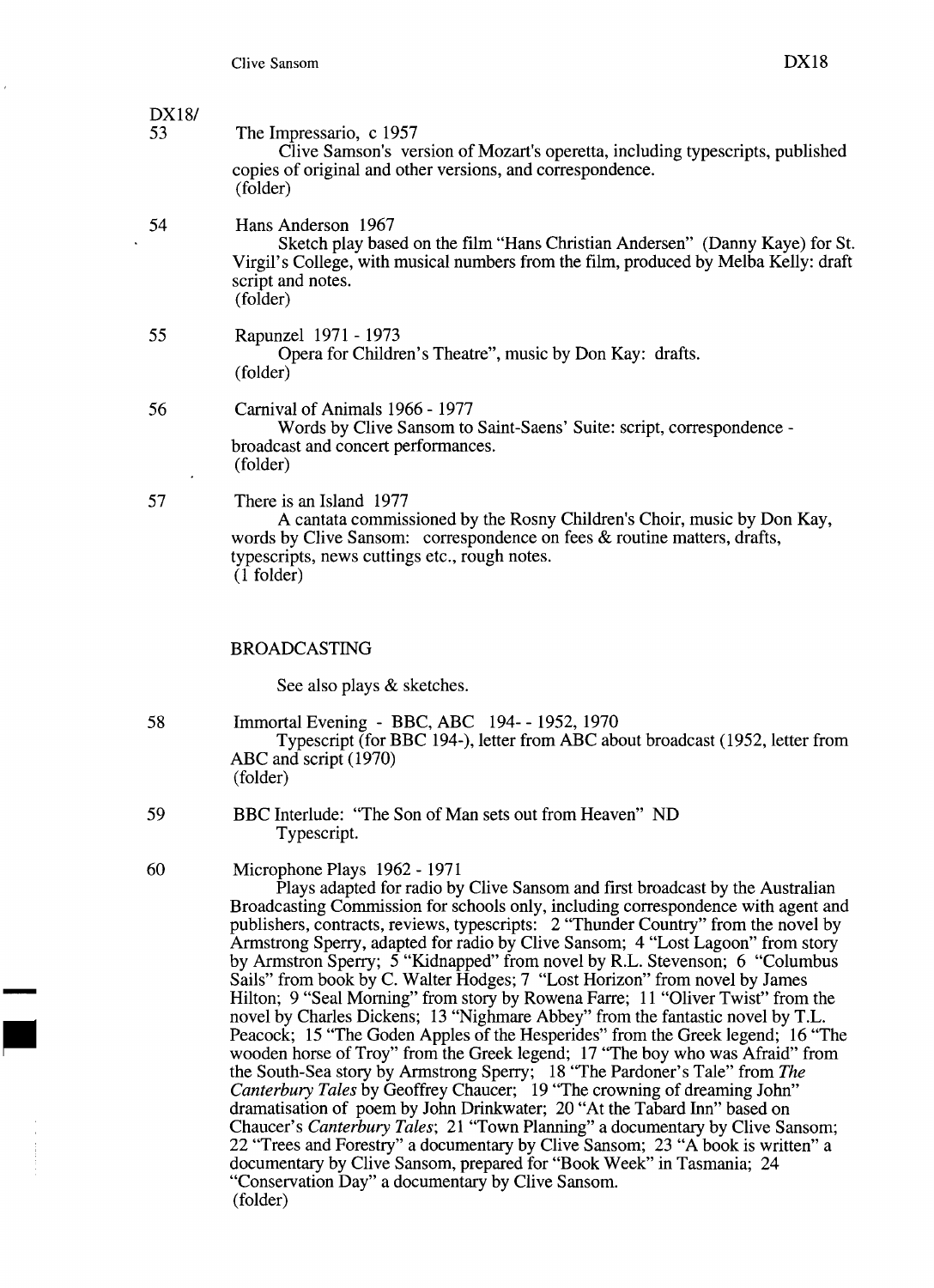| DX18/<br>61 | A.B.C. correspondence 1969 - 1981<br>Correspondence about fees, copyright, "Convergence on Bethlehem" etc.<br>(folder)                                                                                                                                                                                                                                                                                                                                                                                                              |
|-------------|-------------------------------------------------------------------------------------------------------------------------------------------------------------------------------------------------------------------------------------------------------------------------------------------------------------------------------------------------------------------------------------------------------------------------------------------------------------------------------------------------------------------------------------|
| 62          | School broadcasts 1969<br>Senior English: "Imagery in poetry", draft and script.<br>(folder)                                                                                                                                                                                                                                                                                                                                                                                                                                        |
| 63          | "Convergence on Bethlehem" 1970<br>Christmas poems and play commissioned by the A.B.C. 1970: manuscript,<br>typescript, correspondence, broadcast script, notes etc.<br>$(1$ folder)                                                                                                                                                                                                                                                                                                                                                |
| 64          | A Place Called Yesterday 1974<br>"Lady Franklin's Journey: notes, draft, script, correspondence.<br>(folder)                                                                                                                                                                                                                                                                                                                                                                                                                        |
|             | <b>RECITALS</b>                                                                                                                                                                                                                                                                                                                                                                                                                                                                                                                     |
| 65          | Recitals by Clive and Ruth Sansom 1948 - 1962<br>Notes, programs, correspondence.<br>(folder)                                                                                                                                                                                                                                                                                                                                                                                                                                       |
|             | RELIGIOUS SOCIETY OF FRIENDS, RELIGIOUS WRITING                                                                                                                                                                                                                                                                                                                                                                                                                                                                                     |
|             | Note: Clive Sansom also collected many cuttings of articles on religious topics,<br>prayers, sayings etc. but these have not been retained in Archives.                                                                                                                                                                                                                                                                                                                                                                             |
| 66          | Correspondence 1931, 1941 - 1981<br>Miscellaneous correspondence on religious and Quaker matters.<br>(folder)                                                                                                                                                                                                                                                                                                                                                                                                                       |
| 67          | Spiceland 1940 - 1943<br>Papers relating to special war-time service by Quaker conscientious objectors<br>and the "Spiceland" Centre. See also Clive's statement to the tribunal (conscientious<br>objection) in cutting book DX18/79 (1) back of volume)<br>(folder)                                                                                                                                                                                                                                                               |
| 68          | "Poetry and Religious Experience" 1948<br>Lecture at Friends House, London, 7 March 1948: correspondence, draft, typed<br>copy, printed pamphlet, reprint 1978 with introduction by Charles Kohler and<br>"afterword".<br>(folder)                                                                                                                                                                                                                                                                                                  |
| 69          | Bible Reading 1938 - 1963<br>Including Speech Institute Course and lectures (1938, 1947), notes and<br>quotations, Sunday School Teachers' Conference (1963)<br>(folder)                                                                                                                                                                                                                                                                                                                                                            |
| 70          | Lectures and articles 1938 - 1963<br>Including: Edward Bonner (Feb. 1938 ms.); Behold this Dreamer (ts. ND);<br>The head and the heart (Farnham 1948, ts); Religion and Art (1949 ts), Friends<br>School (1951); Friends Annual Conference 1952: Our faith and service (see also<br>cutting book DX18/79 (2); peace testimony Town Hall, Hobart (30 July 1958);<br>religious broadcasts, Word and Vision (1960); Meditations (21 Dec. 1961, 2 Jan. 31<br>Jan., 28 Feb., 26 Aug., 1 Nov. 1962); Quakerism and the Arts (Sept. 1963); |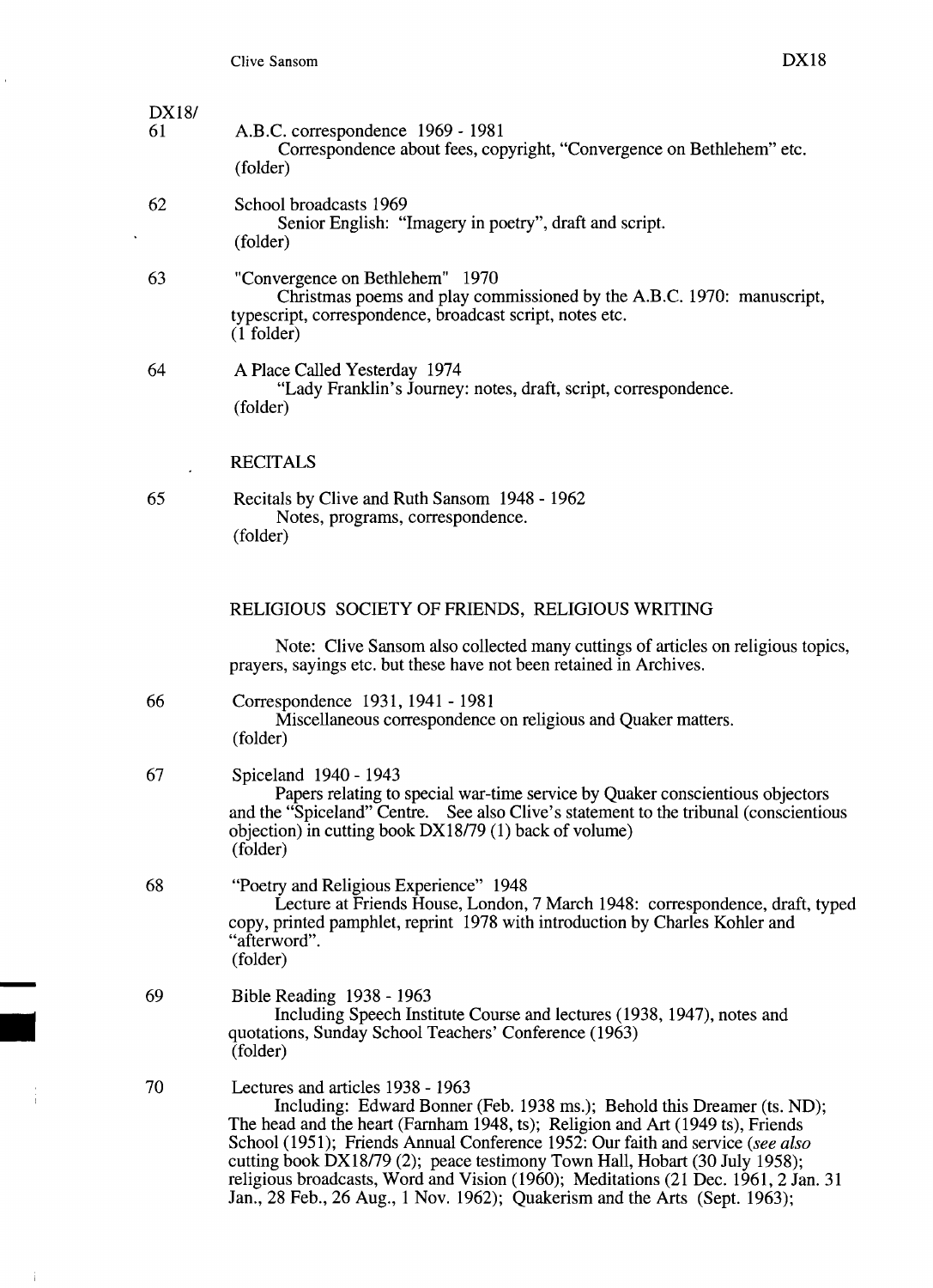Quakers and Peace (Dec. 1963); The religious basis of our Peace Testimony (ND. ts); Quakers and the Sacraments (ND. ts); Should religious education be abolished? (ND. ts notes for discussion); The First Teacher (ND. ts); "Spiritual Canticles". (See also "An evening with the Quakers" June 1937 in cutting book  $DX18/79(1)$  p.12) (folder)

# *DX181*

#### The Words of Christ 1950s

Attempts to write the Gospel in plainer English, including notebooks, typed extracts, notes, letter from David Danbe of All Souls College, Oxford, referring to his lecture and his book on the *New Testament and Rabbinic Judaism (25/12/1952).*  (Note a bundle of newscuttings on various Bible translations not retained) (folder)

#### 72 The Quaker Way 1973 - 1974

Publication for the Australia Yearly Meeting of the Religious Society of Friends, including typescript, notes, correspondence. (folder)

### AUTOBIOGRAPHY

73 Autobiography: "I find my voice" ND. Early autobiography by Clive Sansom (family and childhood to 1926), and copy of first chapter sent to Australian Literature Board. (typescript)

#### REVIEWS

74 Book reviews for *Nation Review* 1972 - 1975 Clive Sansom's reviews: typescripts, cuttings and some correspondence. (folder

## GERMAN TRANSLATIONS

75 Short stories published in German magazines 1949 - 1952

Including "The double image" published in *Neue Illustrierte,* "Encounter in Cheale" in *Die Frau,* and others in *Franlifurter Allgemeine Zeitung* and *Wesdeutsche Allgemeine,* correspondence and cuttings. (See also ghost stories *133* and scrapbook  $DX18/79(1)$ (folder)

#### NOTES & IDEAS FOR WORKS

#### Ideas - notes 1950s - 1960s

Clive Sansom's notes of ideas for works, often just a brief note together with press cuttings etc. of background information relating to a subject or a setting which had caught his eye [the cuttings have not been retained for archival preservation].

Topics include: Ideas for a novel "Psychiatry Hall"; miscellaneous notes of ideas; "Quaker family in America" (rough notes for a novel for children); "More things in Heaven and Earth" (anthology of supernatural happenings); "They saw it first" (anthology of historical anecdotes); "The voyage without return" (novel based on Keats journey to Naples); Anthologies (notes, list of titles for); "Drama" (rough notes for a novel with a theatrical setting - cuttings (not retained included "The actor's life from *Observer Magazine* 1966, "Rose Bruford College of Speech and Drama - the

76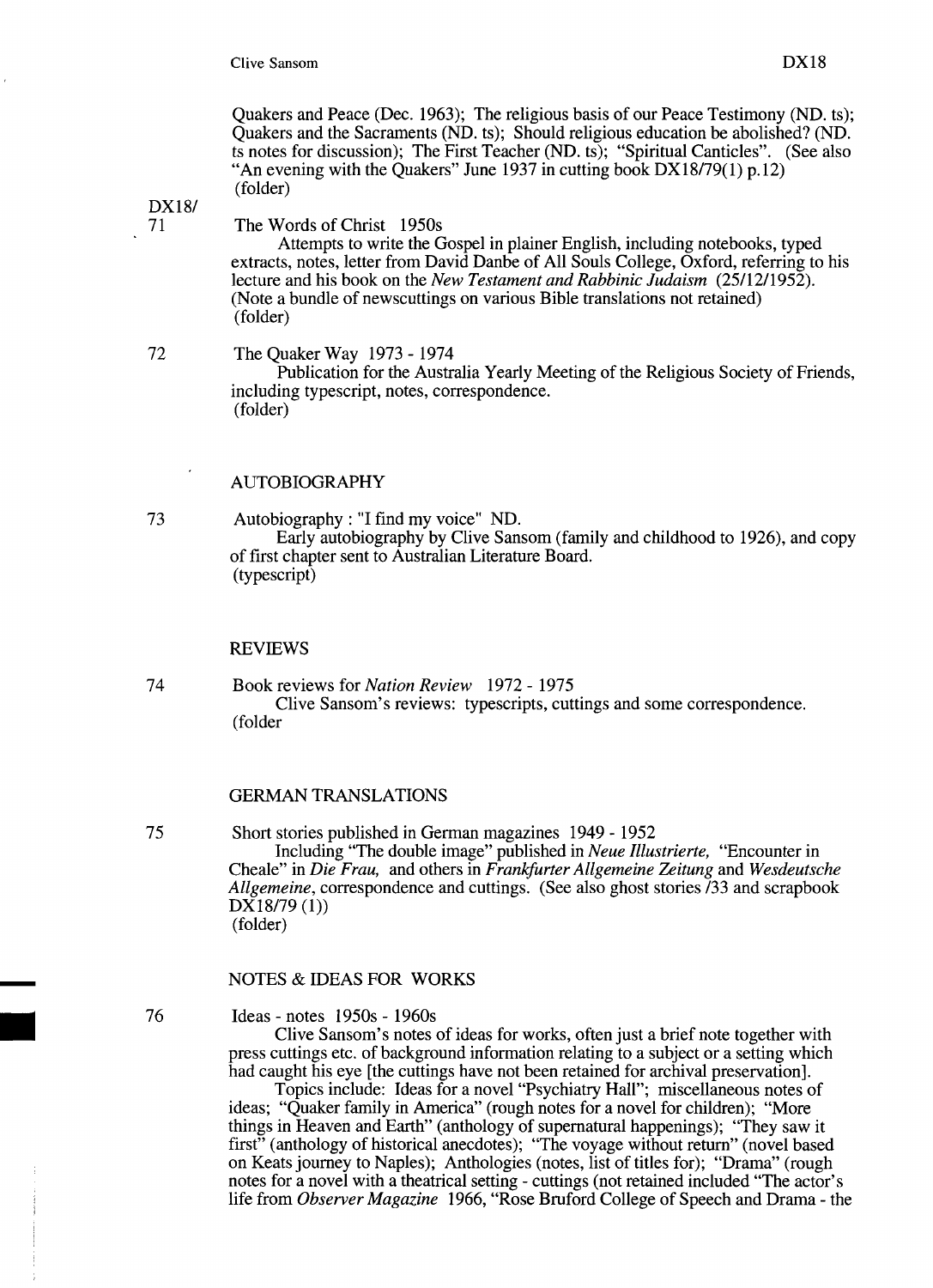first ten years", "memories of the Old Vic" by E. Phillips from *The Listener 14/21*  1957, "learning to be an actor" *The Sphere* 25/12/1954, etc); Anthology of theatrical occasions "All wrong on the night"; "Arabs" - possible play or opera (numerous cuttings on oil rich Arab sheiks, "Ben Ayed's Harem" in the Tunisian Desert - *Picture Post* 5 Jan. 1952, Kuwait etc. not retained); "Tea" for an anthology (cuttings not retained included photographs of antique tea pots and tea caddies, articles on tea, Osbert Lancaster: "The story of tea" (Ceylon Tea Centre, London), Olive Warner "The English teapot" (Ceylon Tea Centre, London 1948); "Last words"; stories for children; music hall and ballet (very rough notes - news cuttings on old music hall artists not retained); "By word of mouth" anthology for reading aloud (cuttings from *Listener, Reader's Digest, Countryman, Countrylife* etc. not retained); "In such a time" etc (miscellaneous drafts); miscellaneous notes and diary extracts c 1930s) (bundle)

*DX181* 

#### Notebooks

Address book - "commercial travellers journal with Newton Chambers  $\& Co.$  (c) 1928-34); notebooks (very rough notes and drafts), word notebook. (3 pocket notebooks, 1 quarto notebook)

## 78 Educational toy: time telling clock 1970 - 1971

Cardboard clock to teach children to tell time (hours and hour hand in red, minute hand and minutes "past" and "to" in black), correspondence with agent Higham Associates - suggested an article for *Child Education* rather than trying to patent and market as toy. (folder)

# 79 Cutting books 1930s - 1980

Cuttings of published poems, reviews, articles, short stories, letters to newspapers.

 $1 \overline{1934 - 1970s}$ 

Including "An evening with the Quakers" 1937 (p.12), introduction to Paul Scott's "I Gerontius" (p.32), statement to tribunal (conscientious objection  $\underline{c}$ 1940); drawing of Clive 1975.

2 1930s - 1970s

Including biographical details, "faith and service", short stories of 1940s, Quaker funeral testimony 1981, etc (not entered in any particular order)

- 3 Reviews of Clive Sansom's work 1943 1950
- 4 Poems and letters to newspapers 1958 1976
- 5 Letters to newspapers 1974 1976
- (5 scrapbooks)

#### PERSONAL

80 Drawings & sketches 1920s - 1930s

Drawings of countryside, life studies, still life studies; illustrated manuscript of Drawings of countryside, life studies, still life studies; inustrated manuscript of<br>copies of poetry; "Christmas Fun" 1923, 1924, 1925 (booklets of drawings, jokes etc<br>for Chritmas); topographical studies of Norfolk, South notes. for Chri<br>for Chri<br>notes.<br>(folder)<br>8<br>Ronser for Chritmas); topographical studies of Norfolk, Southern England, Wales, with notes.<br>
(folder)<br>
81-2 Conservation 1930-1932, 1967 - 1981

81 Correspondence: preservation of England (1930-32), Lake Pedder (1967), stone buildings (1968-9), Lenah Valley sawmill (1970-78), Mount Stuart Community study (1977).

82 Cutting Book: conservation, CS. patron of Tasmanian Wilderness Society (1980), newscuttings, circulars, letters, tribute to CS (1981). (folder, scrapbook)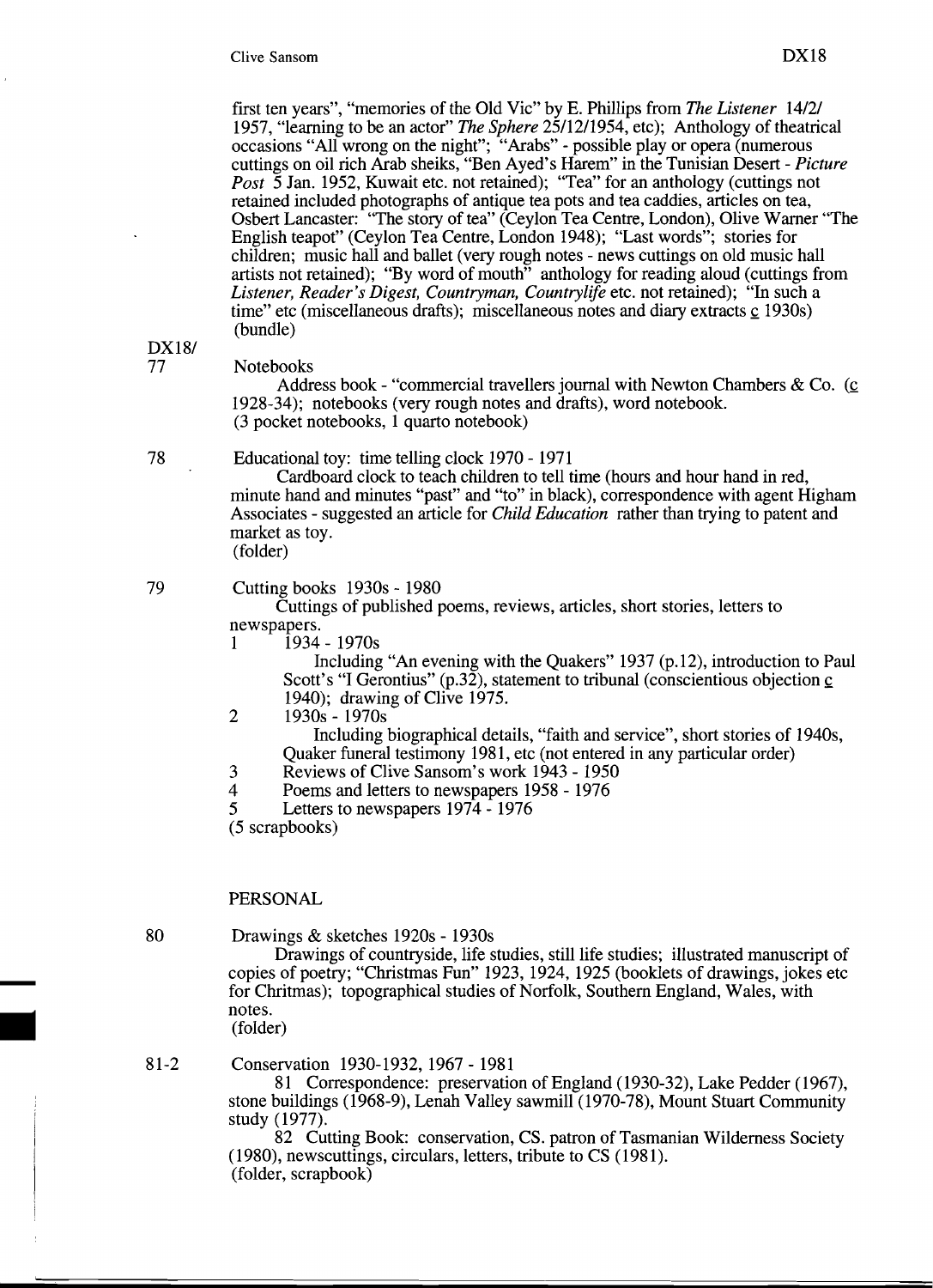- Photograph Albums
	- Family photographs: Clive and Ruth Sansom:
- 83 Sansom family c 1915 1930s Clive and brother as children, ?parents and grandparents, ?brother's
	- children (photographs not labelled or dated).
- 84 Clive and Ruth Sansom  $\,c$  1930s 1980
- (2 photo albums self-adhesive style with transparent covers)

#### MEMORIAL

85 Friends memorial Meeting 1981

Clive's poem "Innsbruck Bells" one of the poems read at the memorial Meeting. (printed card)

- 86 Clive by Forty Friends 1981 Tributes to Clive Sansom by friends, edited with biographical notes on contributers by Ruth Sansom. (Draft typescript and ms notes in folder)
	-

# RUTH SANSOM

See also Dx18/36, 42, 46, 86

#### 87 Diaries 1934 - 1946

Diaries mostly written in carbon copy notebooks (sometimes both carbon copy and tom out top copies exist), written intermittently:

- 1934 Voyage to England (2 notebooks)<br>1934 1936 Early days at the Speech
- Early days at the Speech Institute critical of friends, lonely, London, visit to Cotswolds, teaching, vacation schools, Plymouth, King's Jubilee celebrations. (loose pages and notebook)<br>1936 - 1937, 1938-9 Engagement to Clive, holiday in Bavar
- Engagement to Clive, holiday in Bavaria and Austria, married C. at Quaker Meeting House, Winchmore Hill, war impending Chamberlain (1938) (1 notebook)
- 1936 Bavarian holiday. Also notes 1945, 1946 (notebook part unused)<br>1939, Sept. War Diary (loose pages and notebook)
- War Diary (loose pages and notebook)
- 1940 War-time diary (notebook partly unused)
- 1940 War-time diary, Also typed transcription (loose pages, typescript)
- 1939 1942 War-time diary (carbon notebook)

(notebooks and loose papers in 1 box)

88 Friends Meeting 1985

Notes for the "semi-retreat" and the "day of harmony", note on silence or "stillness".

(folder)